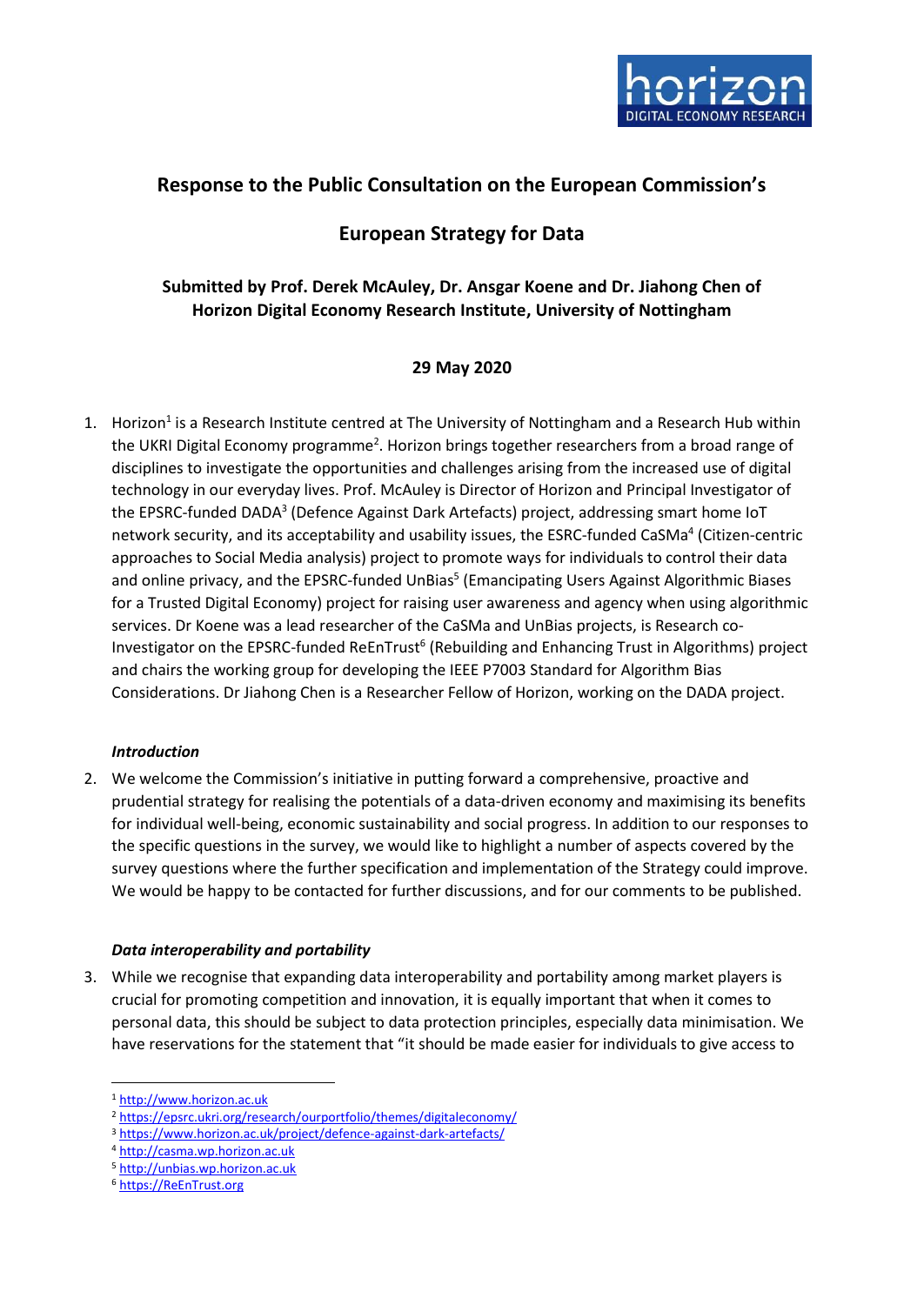

existing data held about them, e.g. by online platform providers, car manufacturers, producers of wearables, voice assistants or smart home appliances, to new services providers of their choosing, in line with the GDPR". It is often unclear what amounts to "necessary" data uses under the GDPR in these areas, and there has been substantial evidence suggesting over-collection and over-sharing of personal data especially in sectors where services are not mutually exclusive (e.g. "multi-homing" on social media). Consumer welfare can be improved with greater data interoperability and portability only on condition that data protection rules are further specified and better observed.

### *Non-personal data generated by smart devices*

- 4. Preliminary findings in our ongoing research on the use of IoT-generated data in smart homes and smart buildings support the statement that "It is currently challenging to define solutions on the allocation of the rights to use data coming from smart machines or devices that are fair for all parties concerned". However, we have also identified other legal uncertainties inhibiting the optimal functioning of smart technologies in shared buildings, such as the ownership of devices/sensors, the collective operation and maintenance of the systems, and the distribution of economic surplus of coproduced data. These issues should also be addressed by the Strategy.
- 5. Also, certain types of valuable non-personal data (e.g. building energy efficiency data) are currently under-supplied due to market failure in this area. In such cases, apart from granting full control to entities producing the data, regulators should also consider non-market-based approaches, such as mandatory sharing of data combined with regulatory incentives or compensations. We therefore do not fully agree with the statement that "The EU should make major investments in technologies and infrastructures that enhance data access and use, while giving individuals as well as public and private organisations full control over the data they generate."

### *Secondary use of sensitive data and data altruism*

- 6. Our ongoing research on the applicability of the GDPR to open genome initiatives (platforms for volunteers to upload and share their genetic data for research) has shown that both the platform operators and the data users are facing grave uncertainties in achieving full compliance with the data protection framework. One major challenge is choosing the appropriate lawfulness basis (e.g. explicit consent, manifestly public self-disclosure, research exemption, public health, etc.) and some of these legal grounds depend on a further legal basis as well as additional safeguards provided by EU or Member State laws. The lack of specialised legislation at EU level means that research projects are frustrated by complicated legal issues resulting from the fragmentation in national approaches. As part of the Commission's pledge to "Develop sector-specific legislative or non-legislative measures for the European health data space", harmonised rules should be introduced to provide a clear legal basis for international (intra- and extra-EU) research with health-related data.
- 7. As regards individual control over their sensitive data, the Strategy has rightly pointed out that "Citizens have the right in particular to access and control their personal health data". To further strengthen trust in reuse of health data, a dashboard-like system should be deployed as part of the Common European Health Data Space to allow individuals to trace for what purposes their data have been used and, where appropriate, to grant or revoke permission for specific uses.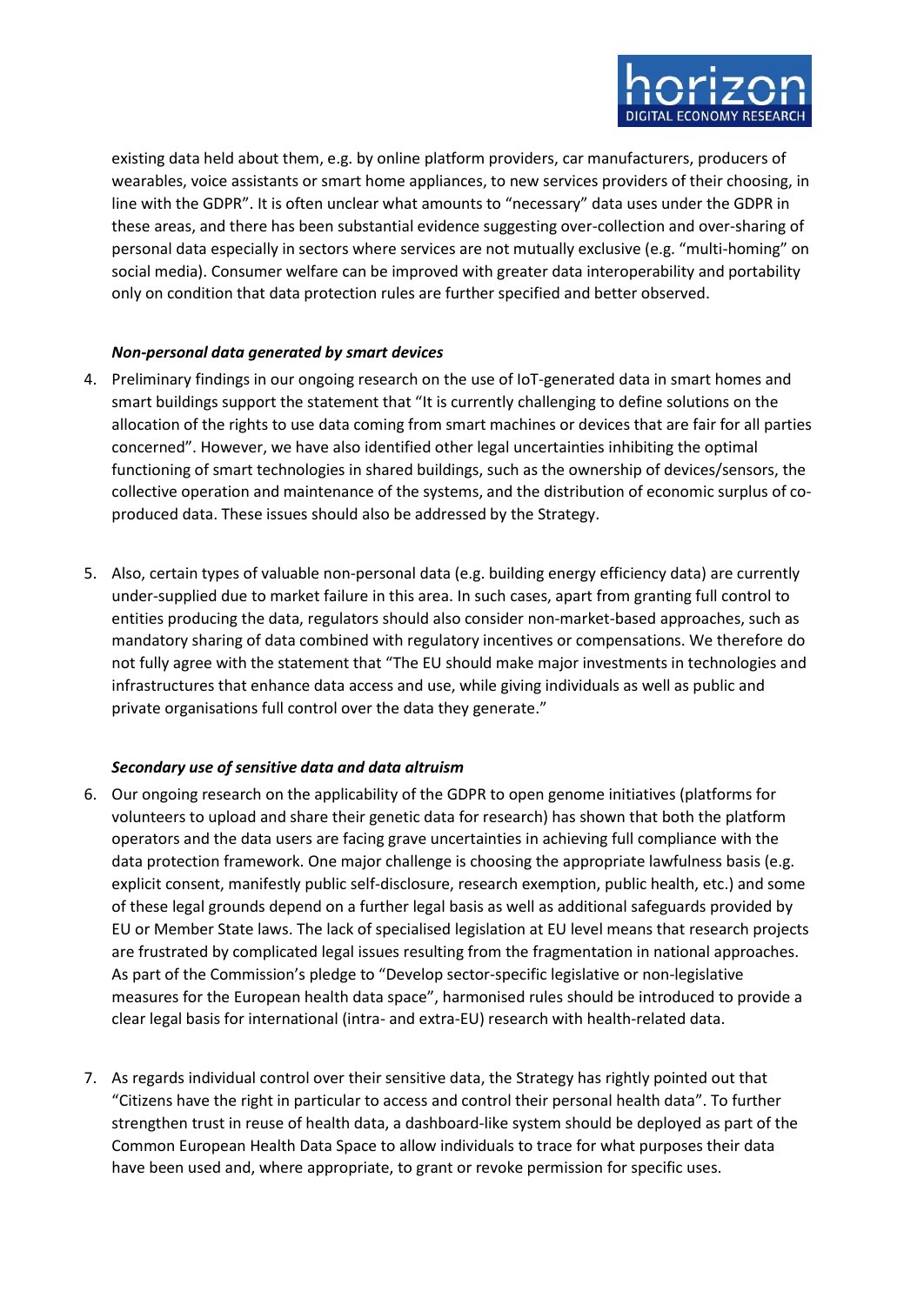

### *Cloud and edge computing*

8. Existing EU-level regulation on providers of cloud computing, notably the RIS Directive, is a clear indication of the necessity for regulatory interference in ensuring security for these data infrastructures. This is especially critical considering the wider impact of private service providers may have on the overall level of national and international cybersecurity, which is a matter of substantial public interest. While self-regulatory measures like codes of conduct certainly form an important part of a robust regulatory strategy, an irreplaceable role remains with EU and national regulators, for example, to lay down critical principles and baseline requirements, to coordinate preventive endeavours and contingency plans, and in the case of violations, to enforce applicable rules. Edge computing services, depending on their scale and impact, should be subject to a similar set of measures.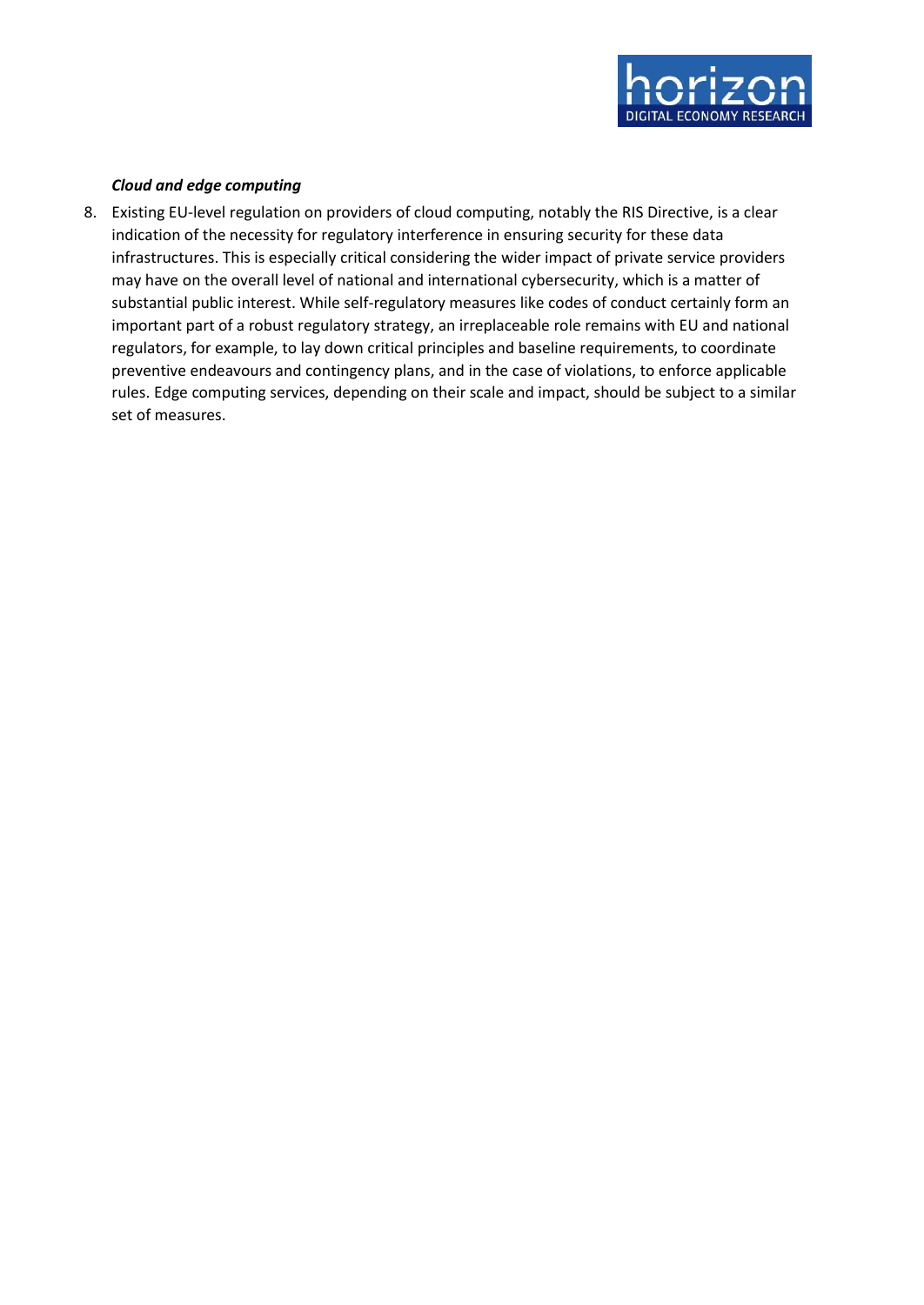

## **Annex: Responses to the main body of the consultation**

## **Section 1: General questions on the data strategy**

Over the last few years, digital technologies have transformed our economy and society, affecting all sectors of activity and the daily lives of all Europeans. Data is at the centre of this transformation, and more is to come as the volume of data produced in the world is growing rapidly.

Do you agree that the European Union needs an overarching data strategy to enable the digital transformation of the society?

◉Yes

○No

"*More data should be available for the common good, for example for improving mobility, delivering personalised medicine, reducing energy consumption and making our society greener.*" To what extent do you agree with this statement?

○Strongly agree

◉Somewhat agree

○Neutral

○Somewhat disagree

○Strongly disagree

○I don't know / no opinion

Do you think that it should be made easier for individuals to give access to existing data held about them, e.g. by online platform providers, car manufacturers, producers of wearables, voice assistants or smart home appliances, to new services providers of their choosing, in line with the GDPR?

○Yes

◉No

Have you faced difficulties in recruiting data professionals (workers who collect, store, manage, analyse, interpret and visualise data as their primary or as a relevant part of their activity) during the last 2 years?

○Yes

○No

*'General data literacy across the EU population is currently insufficient for everyone to benefit from datadriven innovation and to become more active agents in the data economy.'* To what extent do you agree with this statement?

○Strongly agree

◉Somewhat agree

○Neutral

○Somewhat disagree

○Strongly disagree

OI don't know / no opinion

One area of study are difficulties experienced in accessing and use data from other companies. With the following questions we seek to further examine the importance and the nature of data access issues in business-to-business situations.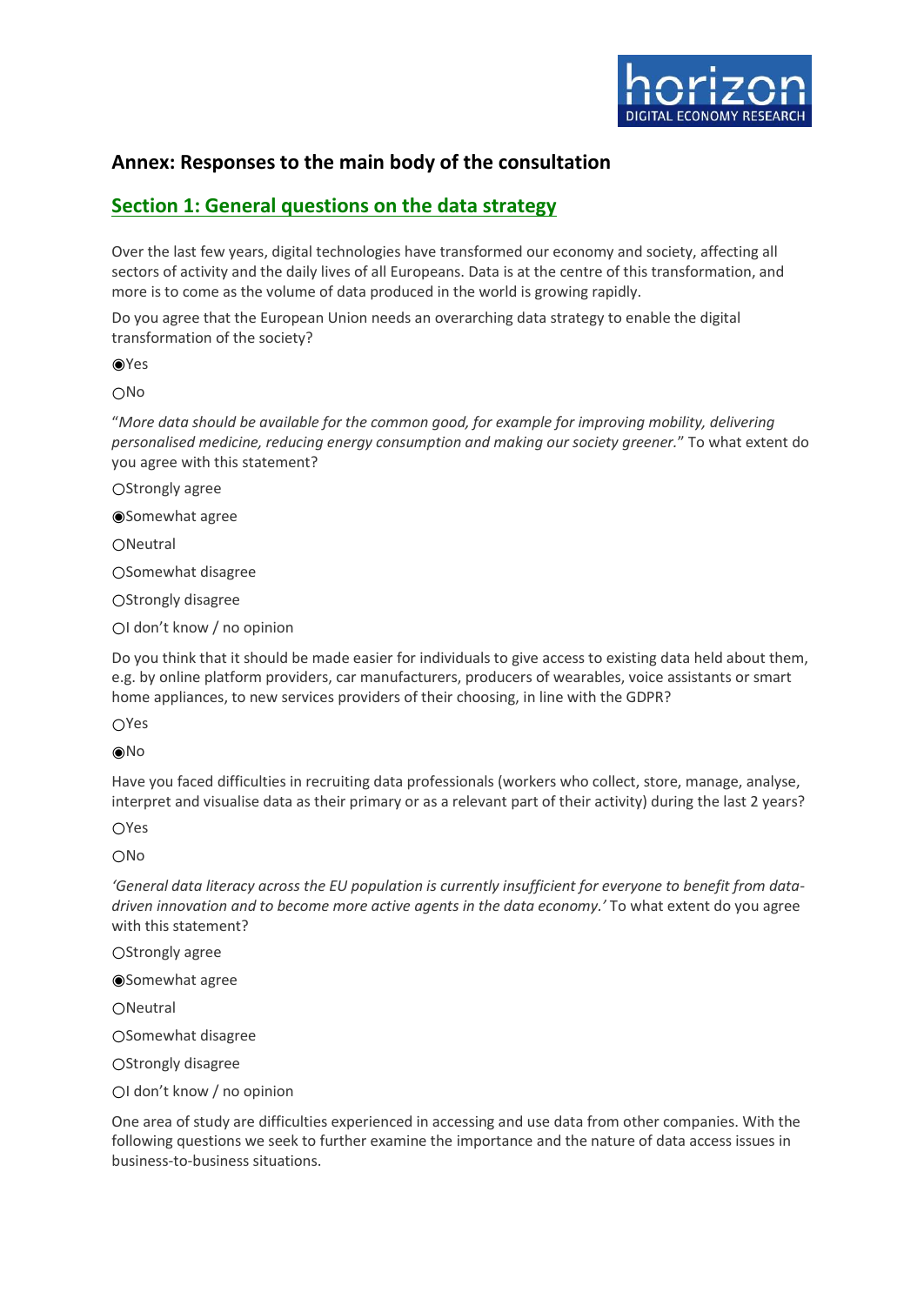

Have you had difficulties in using data from other companies?

○Yes

○No

A specific class of data are non-personal data generated by smart machines or devices connected to the Internet-of-Things in professional use, such as smart tractors used in farms or smart robots in use in a factory. Data generated by such machines or devices are typically 'co-generated' by several parties, such as: manufacturer of a smart device, lawful user of the smart machine or device etc.

*'It is currently challenging to define solutions on the allocation of the rights to use data coming from smart machines or devices that are fair for all parties concerned'*. To what extent do you agree with this statement?

○Strongly agree

◉Somewhat agree

○Neutral

○Somewhat disagree

OStrongly disagree

○I don't know / no opinion

'*The EU should make major investments in technologies and infrastructures that enhance data access and use, while giving individuals as well as public and private organisations full control over the data they generate.*' To what extent do you agree with this statement?

○Strongly agree

○Somewhat agree

○Neutral

◉Somewhat disagree

OStrongly disagree

○I don't know / no opinion

*'The development of common European data spaces should be supported by the EU in strategic industry sectors and domains of public interest (industry/manufacturing, Green Deal, mobility, health, finance, energy, agriculture, public administration, skills).'* To what extent do you agree with this statement?

○Strongly agree

◉Somewhat agree

○Neutral

○Somewhat disagree

○Strongly disagree

○I don't know / no opinion

Are there general comments you would like to make about the data strategy?

*300 character(s) maximum*

Interoperability and portability of personal data must be subject to data minimisation principle (see para 3 attachment).

Promotion of IoT data uses should focus not just on control of data and market-based mechanisms (see paras 4-5 attachment).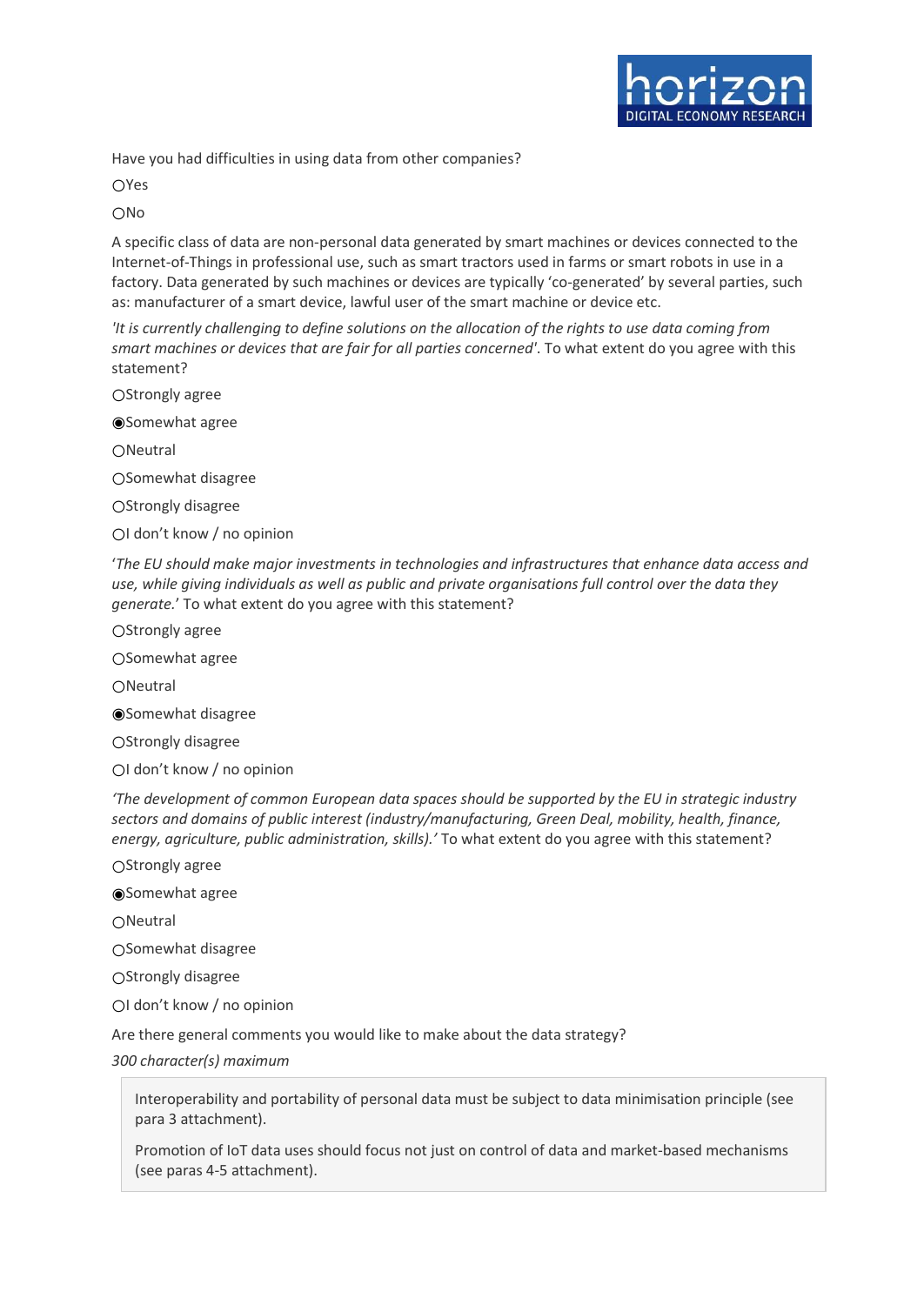

# **Section 2.1 - Specific questions on future actions: Data governance**

The use of data in the society and the economy raises a series of questions of legal, ethical, organisational and technical nature. Many angles need to be looked at in order to fully reap the benefits of the use of data without harm.

With the term 'data governance' we seek to refer to the set of legal, organisational and technical rules, tools and processes that determine the use of data by the public sector, business, individuals, civil society organisations, researchers.

This may translate into establishing mechanisms for data governance at European level which may support data-driven innovation in different ways:

- At cross-sector level, it could identify the need for standards to facilitate data-sharing, including for the various actions to be taken in this regard (identification, authentication, access control). It could identify use cases in which cross-sector data re-use is supported by standardisation. It could provide technical guidance on technologies for lawful processing of data in accordance with data protection legislation, the need to protect of commercially sensitive information as well as competition law.
- At sector-specific level, data governance could be developed, building on existing structures and coordination mechanisms.

*'Data governance mechanisms are needed to capture the enormous potential of data in particular for cross-sector data use.*' To what extent do you agree with this statement? ○Strongly agree

◉Somewhat agree

○Neutral

○Somewhat disagree

OStrongly disagree

○I don't know / no opinion

### **Standardisation**

Significant interoperability issues impede the combination of data from different sources within sectors, and even more so between sectors. One such issue is the absence of a consistent description of the data, including information on how it has been gathered. This can impact on data discoverability and on the capacity to evaluate data quality. Another issue is the differences between data models used for similar or identical information assets. This constitutes a barrier for re-users, both commercial and from academia. Standardisation is one of the means to respond to these challenges.

*'The re-use of data in the economy and society would benefit greatly from standardisation to improve interoperability.*' To what extent do you agree with this statement? ○Strongly agree

◉Somewhat agree

○Neutral

○Somewhat disagree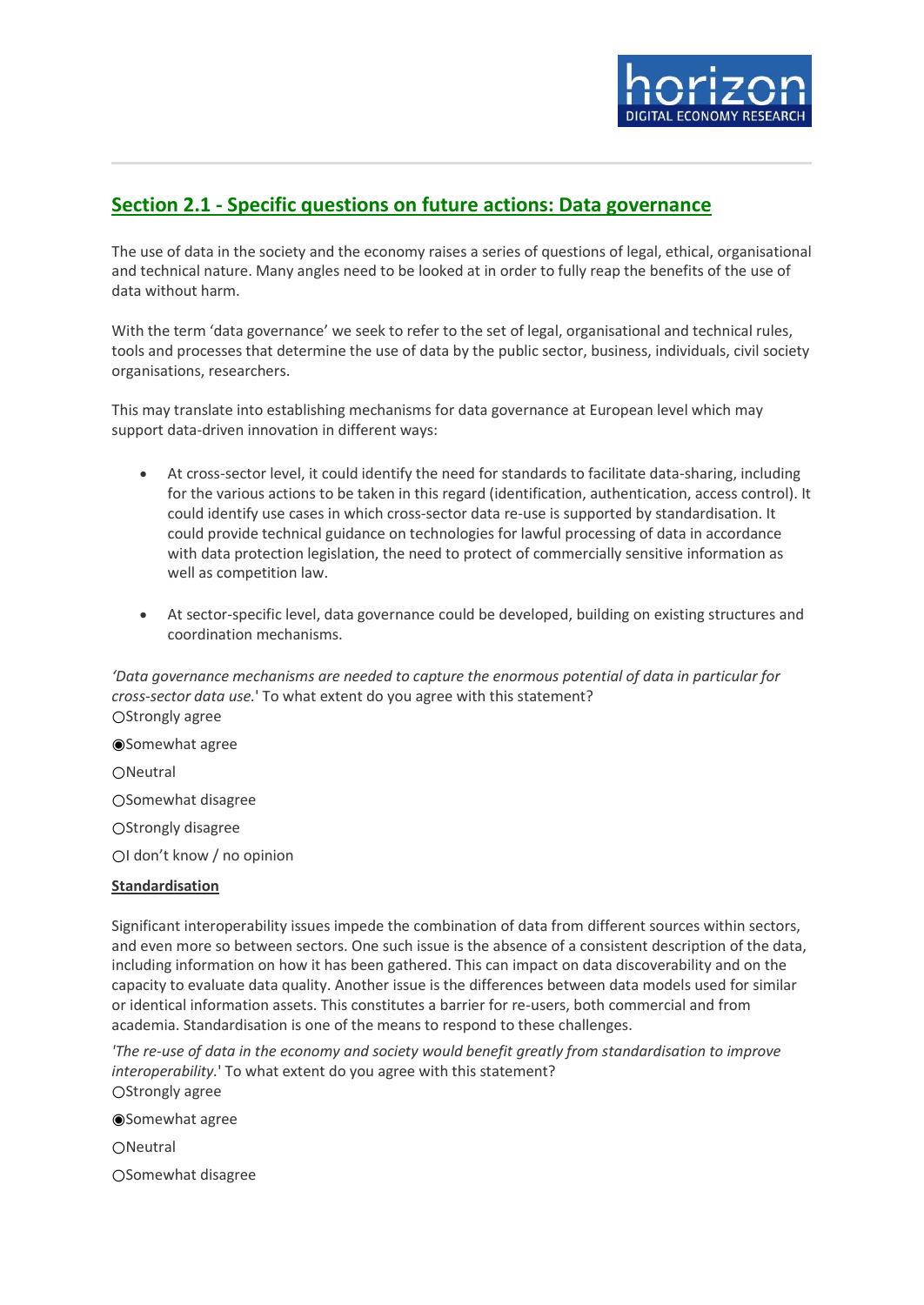

### ○Strongly disagree

○I don't know / no opinion

*'Future standardisation activities need to better address the use of data across sectors of the economy or domains of society.'* To what extent do you agree with this statement?

○Strongly agree

◉Somewhat agree

○Neutral

○Somewhat disagree

○Strongly disagree

○I don't know / no opinion

Which of the following elements do you consider to be the most useful in terms of standardisation?

☑Metadata schema

☑Metadata variables (semantic interoperability at the metadata level), including ontologies, controlled vocabularies and agreed thesauri

☑Data formats

☑Common data models

☑Data exchange protocols

☑Application Programming Interfaces (APIs)

☑Licences or licence terms

☐Other

☐I don't know / no opinion

What role should EU or national government bodies take in standardisation?

☑Provide necessary funding in order to ensure open standards

☐Take an active role in the prioritisation and coordination of standardisation needs, creation and updates

☐Be directly involved in defining standards

☑Provide funding to test draft standards in practice and develop tools to implement them early-on

☐Other

☐Governments should not have a role in standardisation

☐I don't know / no opinion

#### **Secondary use of data**

Sensitive data (e.g. health data) stored in public databases has a high potential for re-use for the public interest. However, it is normally not possible to open such data as 'open data' and specific efforts are necessary on the side of the public sector data holder. Some statistical offices have put structures in place for processing of statistical micro-data for research. In some countries, similar approaches are taken for certain social services or health information. With these questions we seek to understand whether such approaches should be broadened to other types of data and what types of services should be offered.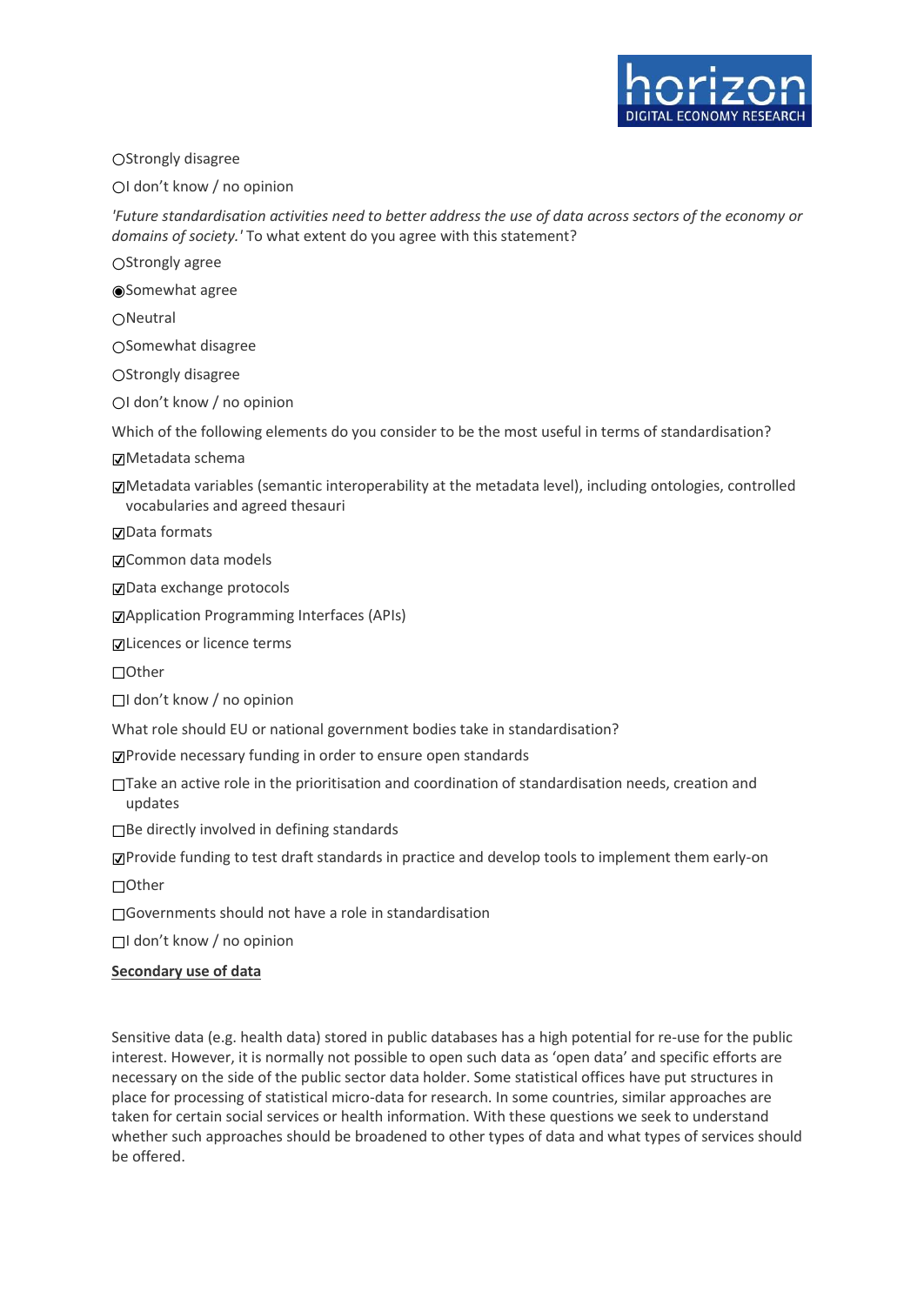

'*Public authorities should do more to make available a broader range of sensitive data for R&I purposes for the public interest, in full respect of data protection rights.*' To what extent do you agree with this statement?

OStrongly agree

○Somewhat agree

○Neutral

◉Somewhat disagree

○Strongly disagree

○I don't know / no opinion

Which of the following should public authorities do to facilitate data re-use:

☑Help the re-user to identify the exact authority that is holder of a specific set of data (one-stop-shop)

☑Ensure that the request for data access is processed faster, within agreed deadlines

☑Assess whether the re-use of the data could potentially harm the interests of others (of the persons/companies whose data is being used) for concrete use-cases

☑Be able to provide anonymisation of specific data for concrete use-cases

☑Offer the possibility to process data within a secure environment it makes available, so that the user does not need to obtain a copy of the data

☑Clarify from the outset the legal rules on the purposes for which the data can be used

☑Provide for recourse mechanisms to challenge decisions on one or several of the above.

☑Other

☐I don't know / no opinion

If other, please specify

*200 character(s) maximum*

Develop and operate data dashboards for individuals to access and control their sensitive data (see paras 6-7 attachment).

#### **Data altruism**

Data altruism is about making it easier for individuals to allow the use of the data they generate for the public good, if they wish to do so, in full compliance with the GDPR and namely on the basis of consent as a legal basis. This is sometimes referred to as 'data donation', a term that could be misunderstood to mean that the consent to the processing of such data in question cannot be withdrawn. Article 7 of the GDPR provides that consent can always be withdrawn and there is no intention to change this rule for 'data altruism'.

Do you think that law and technology should enable citizens to make available their data for the public interest, without any direct reward?

◉Yes

○No

○I don't know / no opinion

For which of the following purposes would you be willing to make data available:

☑For health-related research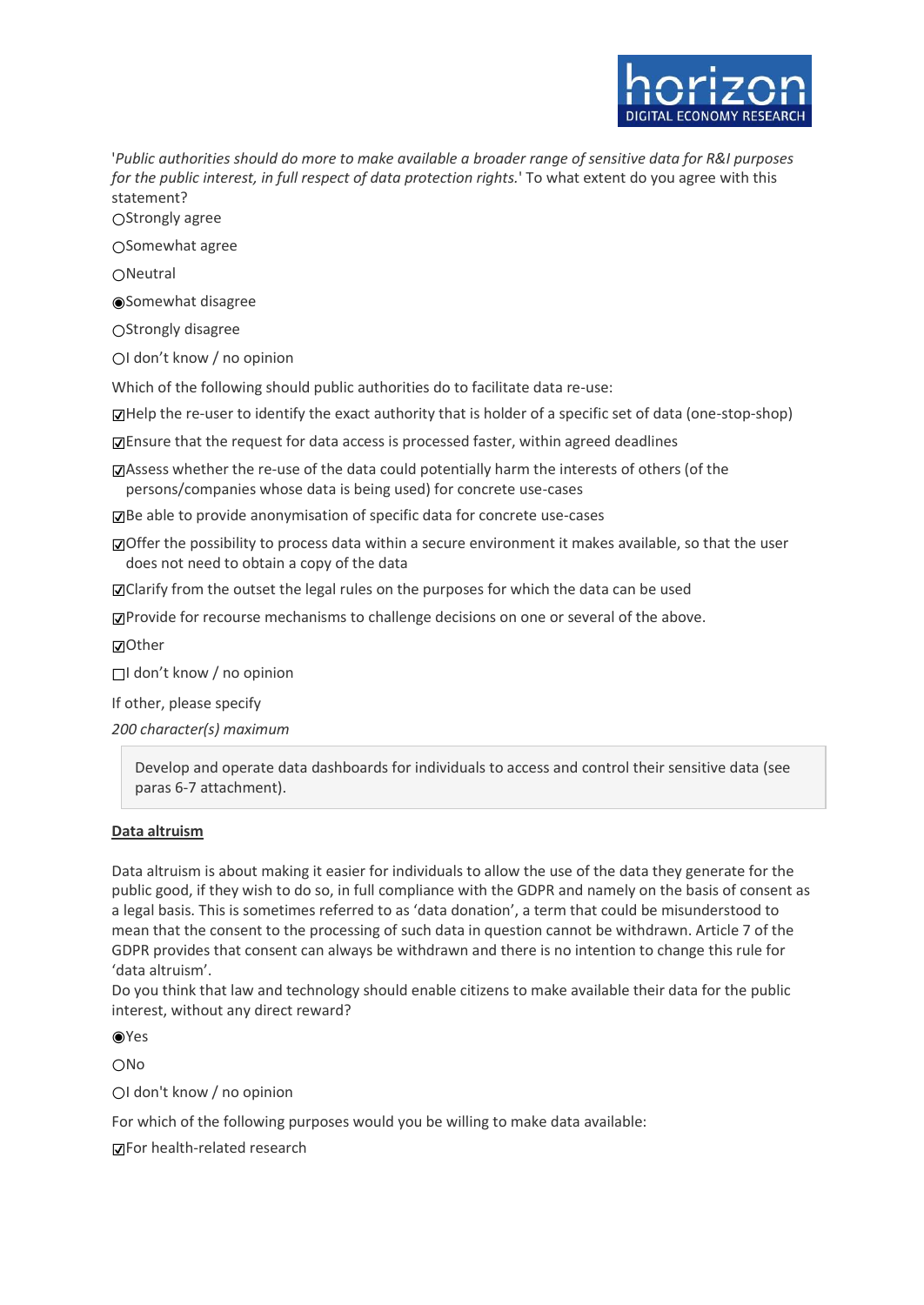☑For aspects relating to the city/municipality/region I live in, including for example improving mobility, to improve environmental challenges that can be addressed through action at local or regional level

□For other public interest purposes

☐None of the above

☐I don't know / no opinion

Do you think there are sufficient tools and mechanisms to "donate" your data?

○Yes

◉No

○I don't know / no opinion

In which of the following domains do you see potential for the use of 'contributed' data:

☑For health-related research

☑For aspects relating to the city/municipality/region I live in, including for example improving mobility, to improve environmental challenges that can be addressed through action at local or regional level

☐For other public interest purposes

☐None of the above

☐I don't know / no opinion

What would support the usefulness of 'data altruism' mechanisms as a means to build up data pools for research and innovation:

 $\Box$ A standard form for obtaining consent (and, where necessary, requesting data portability) from the individual in line with the GDPR

☐A European approach to obtaining consent that is compliant with the GDPR

☑Public registers of persons that are willing to make available some of their data for research or innovation purposes

☑The existence of intermediary infrastructures such as personal data spaces/wallets/stores controlled by each individual from which the data could be retrieved

☑Additional EU legislation on data altruism relating to deceased persons

☐Information campaigns sensitising individuals on the subject matter, e.g. via clinical practitioners

☑Measures to mitigate inherent bias in the data collected through this means

☐Other

#### **Data intermediaries**

In the data economy, novel intermediaries such as 'data marketplaces' or 'data brokers' are increasingly aiming to support business-to-business data sharing with a range of services such as match-making, offering dedicated sharing platforms, including technology on controlled access and use, as well as legal support.

'*Such intermediaries are useful enablers of the data economy.'* To what extent do you agree with this statement?

○Strongly agree

◉Somewhat agree

○Neutral

○Somewhat disagree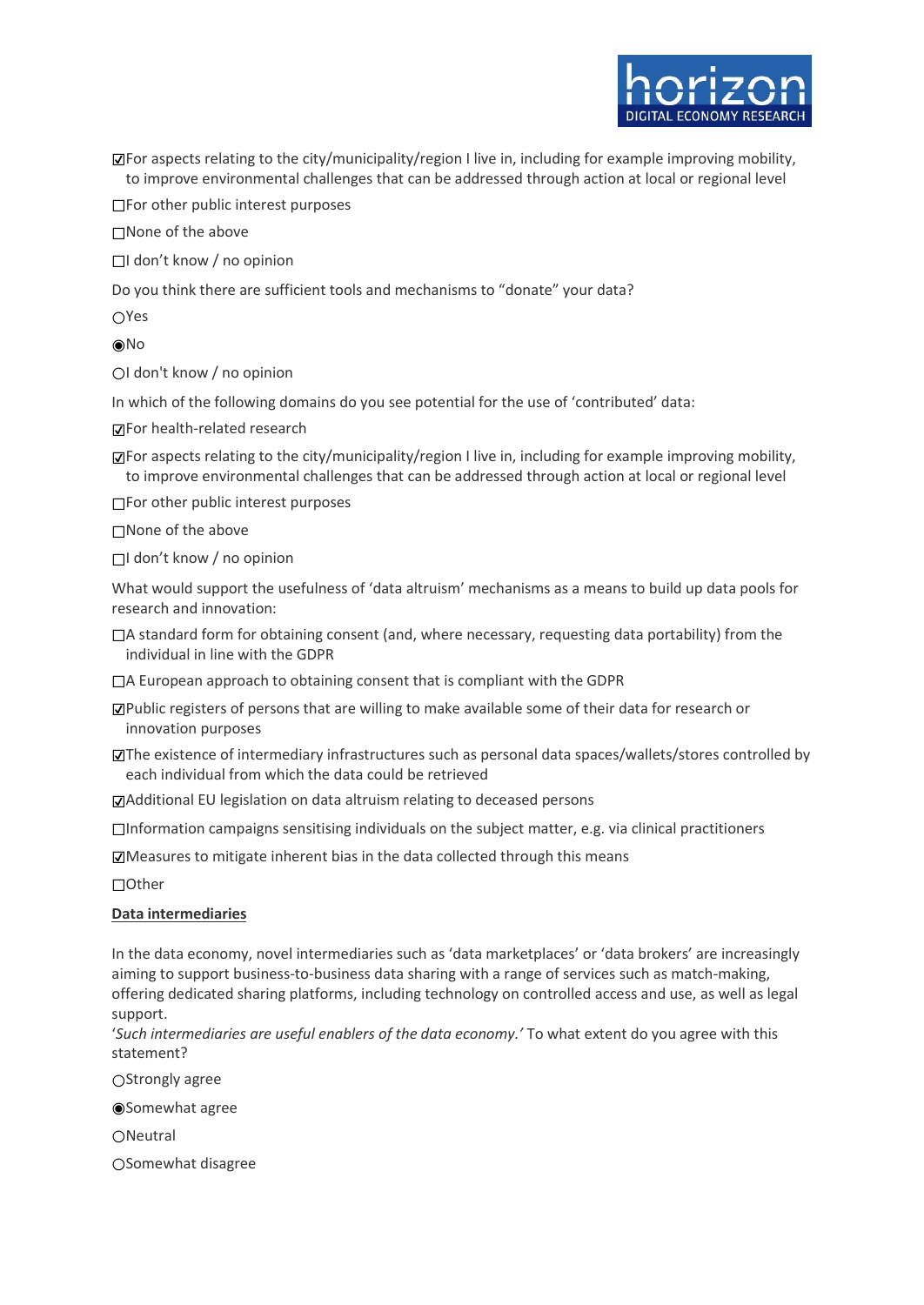

○Strongly disagree ○I don't know / no opinion

# **Section 2.2 - Specific questions on future actions: identification of high-value datasets**

The recently adopted [Directive 2019/1024/EU](https://ec.europa.eu/digital-single-market/en/european-legislation-reuse-public-sector-information) (Open Data Directive) introduces the concept of high-value datasets (HVDs), defined as documents the re-use of which is associated with important benefits for society and the economy (e.g. job creation, new digital services, more efficient and evidence-based policy making). Under the directive, the Commission is required to adopt an implementing act setting out a list of specific high value datasets within the thematic categories listed in Annex I to the directive (geospatial; earth observation and environment; meteorological; statistics; companies and company ownership; mobility). The directive specifies that those datasets shall be made available for re-use free of charge, in machine-readable formats, provided via application programming interfaces (APIs) and, where relevant, as bulk download.

The answers to the questions below will help the Commission draw up an EU-wide list of specific highvalue datasets.

'*The establishment of a list of high-value datasets, to be made available free of charge, without restrictions and via APIs, is a good way to ensure that public sector data has a positive impact on the EU's economy and society.*' To what extent do you agree with this statement?

○Strongly agree

◉Somewhat agree

○Neutral

○Somewhat disagree

○Strongly disagree

○I don't know / no opinion

Apart from the potential to generate socio-economic benefits, please indicate the relevance of the following additional factors to be taken into account when selecting datasets for the future list of high value datasets:

|                                                                                   | Very<br>relevant | Relevant | Neutral | Not<br>relevant | Not<br>relevant<br>at all | I don't<br>know/<br>no<br>opinion |
|-----------------------------------------------------------------------------------|------------------|----------|---------|-----------------|---------------------------|-----------------------------------|
| The re-use of the dataset<br>would increase if it was<br>provided free of charge. | С                | Ω        | Ο       | $\bullet$       | Ω                         | Ω                                 |
| The dataset belongs to a<br>thematic area in which<br>there are few EU-level      | O                | ∩        | Ο       | $\bullet$       | ∩                         | Ω                                 |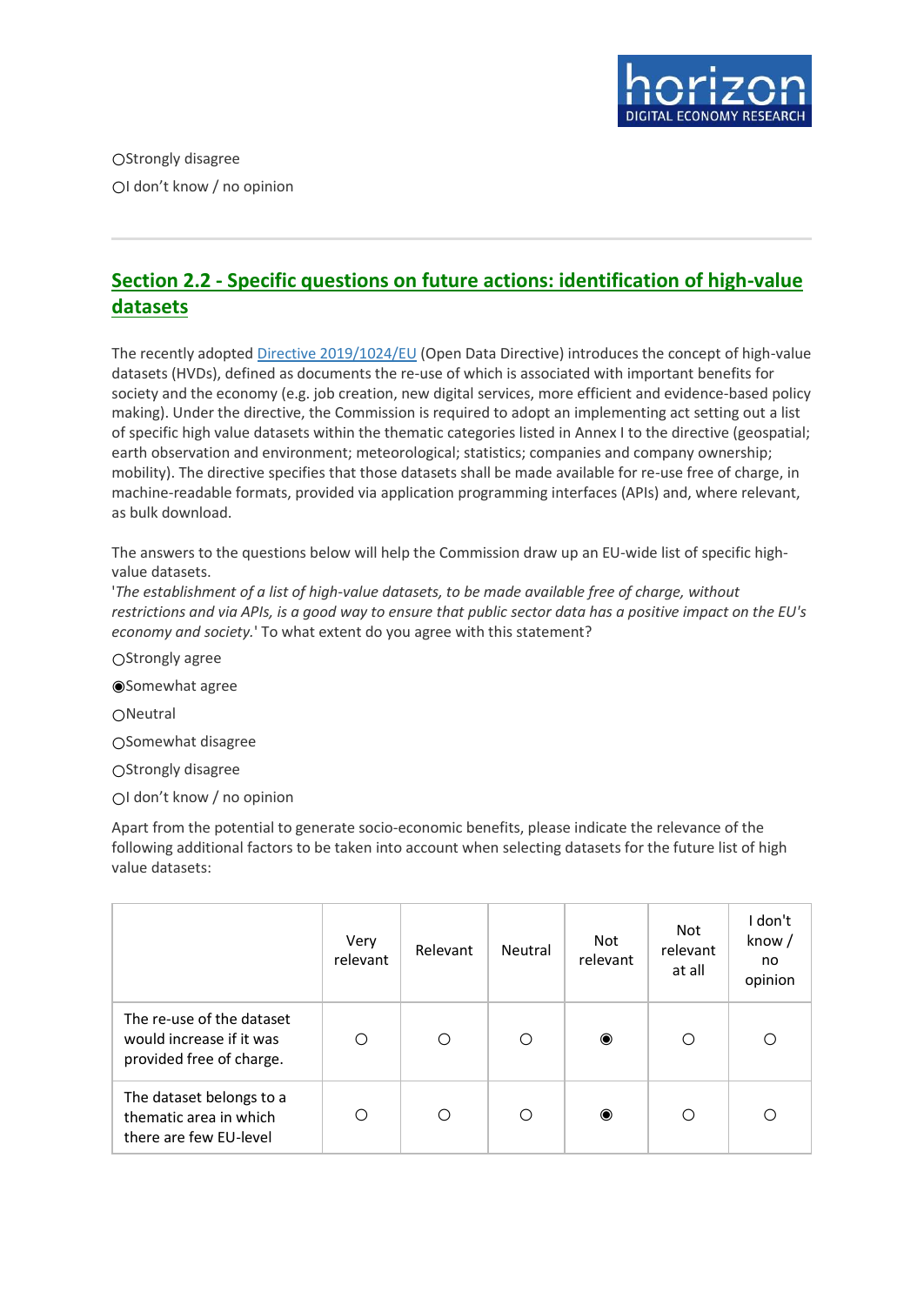

| requirements for opening<br>up data.                                                                                                |   |           |   |   |   |   |
|-------------------------------------------------------------------------------------------------------------------------------------|---|-----------|---|---|---|---|
| The re-use of the dataset<br>would increase if its<br>availability under uniform<br>conditions was ensured<br>across the entire EU. | ∩ | $\bullet$ | ∩ | ∩ | ∩ | Ω |
| The re-use of the dataset<br>would increase if it was<br>available via an application<br>programming interface<br>(API).            | ∩ | ◉         | Ω | O | ∩ | ∩ |
| If other factors: please specify<br>200 character(s) maximum                                                                        |   |           |   |   |   |   |

Under the Open Data Directive, specific high-value datasets will have to be available free of charge, in a machine-readable format, provided via APIs and, where relevant, provided as a bulk download. Please indicate the relevance of each of the other arrangements indicated below to improve the re-usability of specific high-value datasets.

|                                                               | Very<br>relevant | Relevant  | Neutral    | Not<br>relevant | Not<br>relevant<br>at all | I don't<br>know/<br>no<br>opinion |
|---------------------------------------------------------------|------------------|-----------|------------|-----------------|---------------------------|-----------------------------------|
| Licensing and<br>other terms<br>applicable to<br>re-use       | Ο                | $\bullet$ | O          | О               | О                         | O                                 |
| Standardised<br>formats of<br>data and<br>metadata            | O                | $\bullet$ | $\bigcirc$ | O               | Ω                         | Ω                                 |
| Possibility of<br>user feedback                               | ∩                | $\bullet$ | Ω          | ∩               | ∩                         | Ω                                 |
| Specific<br>technical<br>arrangements<br>for<br>dissemination | ∩                | $\bullet$ | Ω          | ∩               | Ω                         | Ω                                 |

If other arrangements, please specify:

*200 character(s) maximum*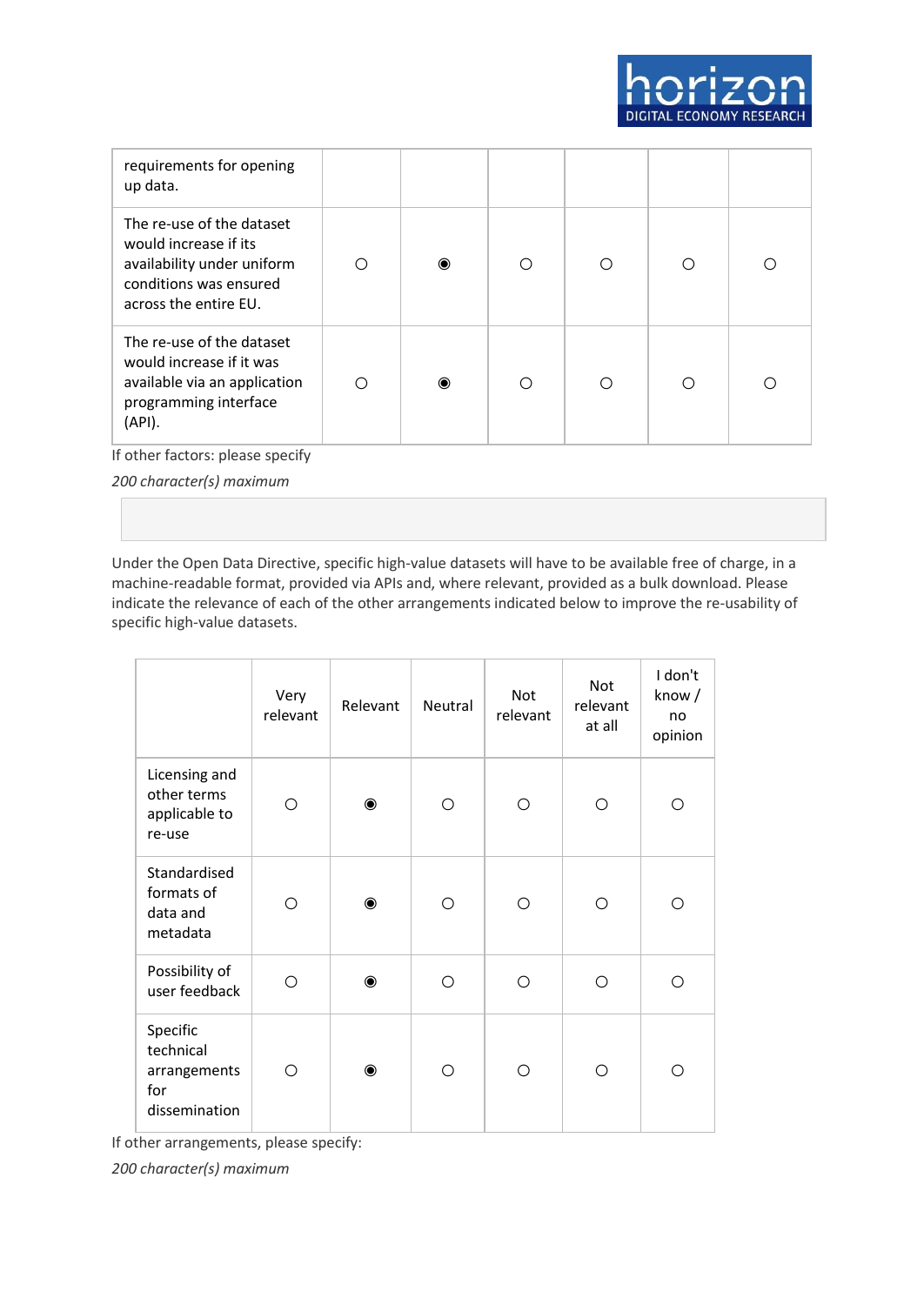

Catalogues of projects using the dataset and facilities for data users to publish or disseminate processed or linked datasets.

Please specify which specific technical arrangements for dissemination:

*200 character(s) maximum*

EU programmes may provide funding to enhance the availability and re-use of high-value datasets across Europe. For each of the following activities, please indicate how relevant it is to support them.

|                                                                                                                  | Very<br>relevant | Relevant  | Neutral | Not<br>relevant | <b>Not</b><br>relevant<br>at all | I don't<br>know/<br>no<br>opinion |
|------------------------------------------------------------------------------------------------------------------|------------------|-----------|---------|-----------------|----------------------------------|-----------------------------------|
| Improving the<br>quality (e.g.<br>machine-<br>readability)<br>and<br>interoperability<br>of the<br>data/metadata | О                | $\bullet$ | O       | O               | О                                | О                                 |
| Ensuring<br>sustainable<br>data provision<br>via application<br>programming<br>interfaces<br>(APIs)              | Ω                | $\bullet$ | O       | O               | O                                | O                                 |
| Engaging with<br>re-users<br>(promoting the<br>data, co-<br>defining use-<br>cases)                              | Ο                | O         | O       | $\bullet$       | O                                | О                                 |

If other activities, please specify:

*200 character(s) maximum*

According to your experience and the expected potential of concrete datasets, indicate up to three specific datasets that should be listed in each of the thematic categories of high-value datasets, as referred to in Article 13(1) of the Open Data Directive: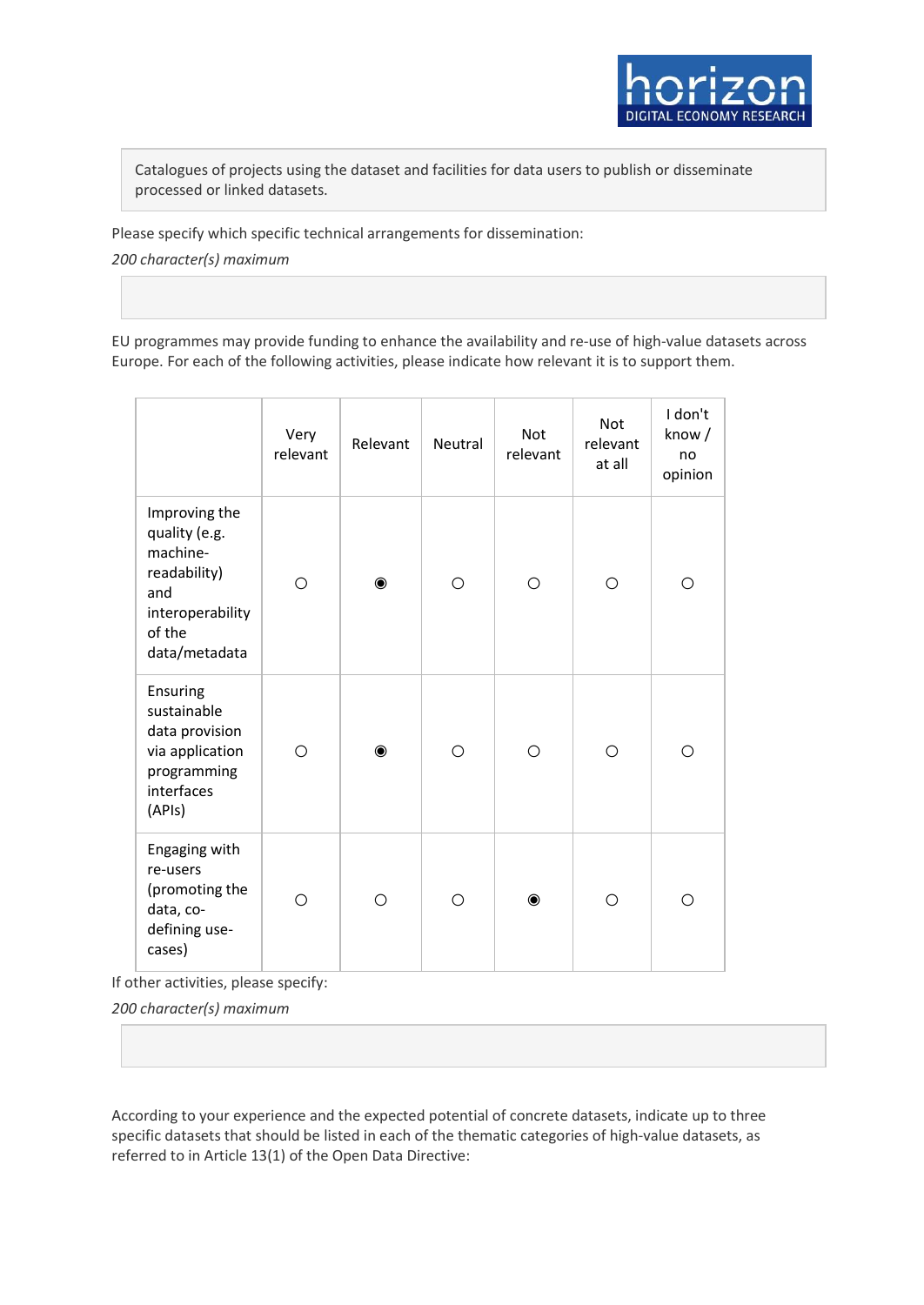

|                                          | Specific datasets |
|------------------------------------------|-------------------|
| Geospatial                               |                   |
| <b>Farth observation and environment</b> |                   |
| Meteorological                           |                   |
| <b>Statistics</b>                        |                   |
| Companies and company ownership          |                   |
| Mobility                                 |                   |

# **Section 2.3 - Specific questions on future actions: the (self-/co-)regulatory context of cloud computing**

Data processing that underpins data sharing, in particular in common European data spaces will increasingly be performed in cloud and edge infrastructures. Such infrastructures can present costeffective alternatives and, in the case of edge computing, enable real-time data processing in a connected device. Cloud and edge services are covered by European rules like the General Data Protection Regulation and the Free Flow of Non-personal Data Regulation, and implementation of these rules can happen by means of self-regulatory schemes like codes of conduct. To ensure that cloud and edge services offered in Europe are secure, user friendly and compliant with the rules, the applicable rules should be implemented by service providers in an appropriate and transparent way.

Does your organisation use and/or provide cloud or edge services?

☐Yes, my organisation *uses* cloud or edge services

☐Yes, my organisation *provides* cloud or edge services

☐None of the two

Do you believe the cloud market currently offers the technological solutions that you need to grow and innovate your business?

**OYes** 

○No

Do you feel that your organisation's sensitive data is adequately protected and secured by the cloud services you use?

○Yes ○No

Have you experienced problems in the context of the current functioning and constitution of the market for cloud services in Europe?

○Yes